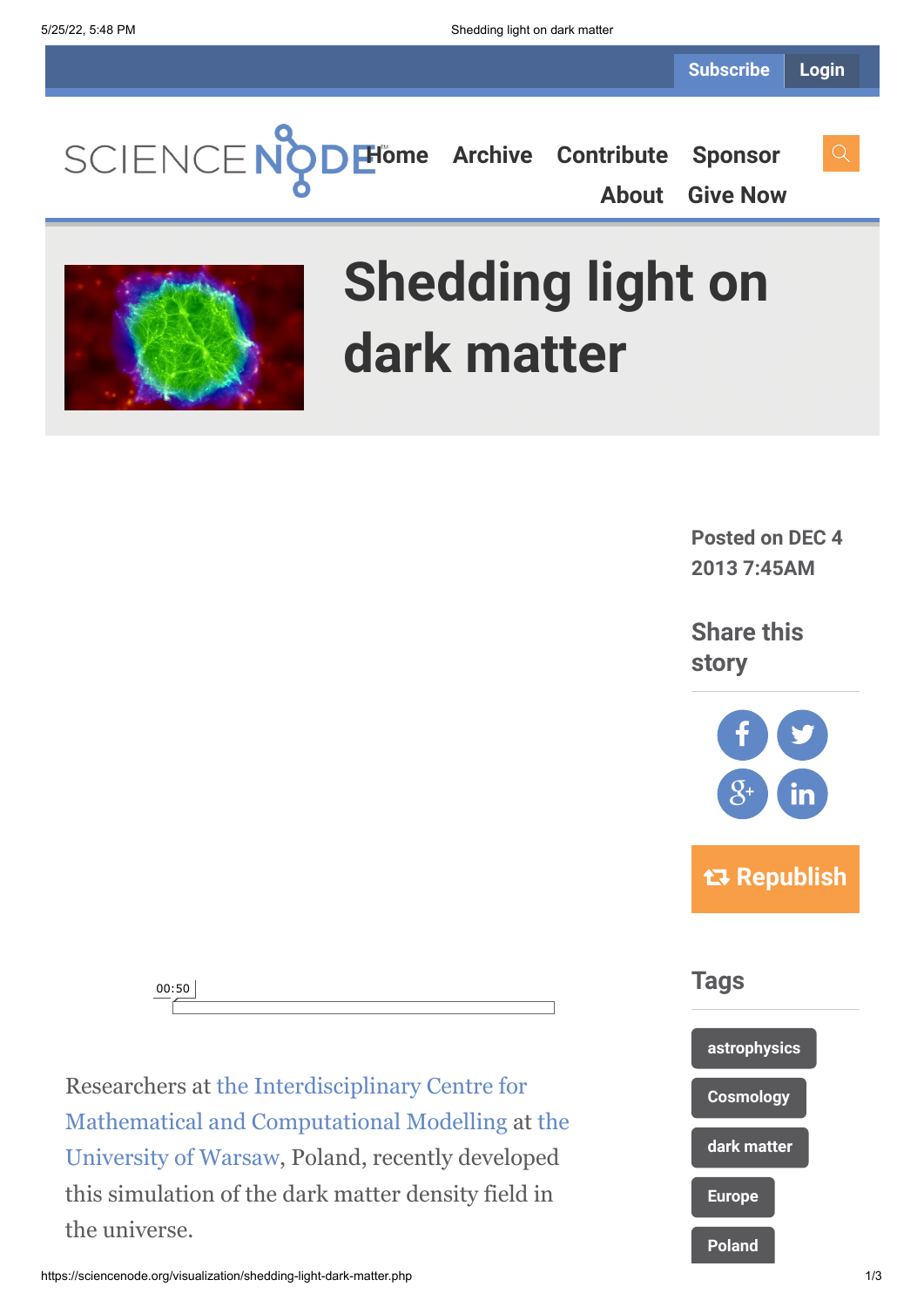Dark matter, which is thought to make up about a quarter of all matter in the universe, does not interact with the electromagnetic force. This means it does not absorb, reflect, or emit light, thus making it extremely difficult to identify. Researchers are only able to infer the existence of dark matter from the gravitational effect it seems to have on visible matter.

Created using [the Boreas supercomputer,](http://www.top500.org/system/177628) the simulation includes 13 billion points that reproduce the spatial structures of dark matter clusters in the universe. Boreas is a 74 TeraFLOPS machine and has 9.8 terabytes of main memory. It required six weeks to calculate this simulation.

*- Andrew Purcell*